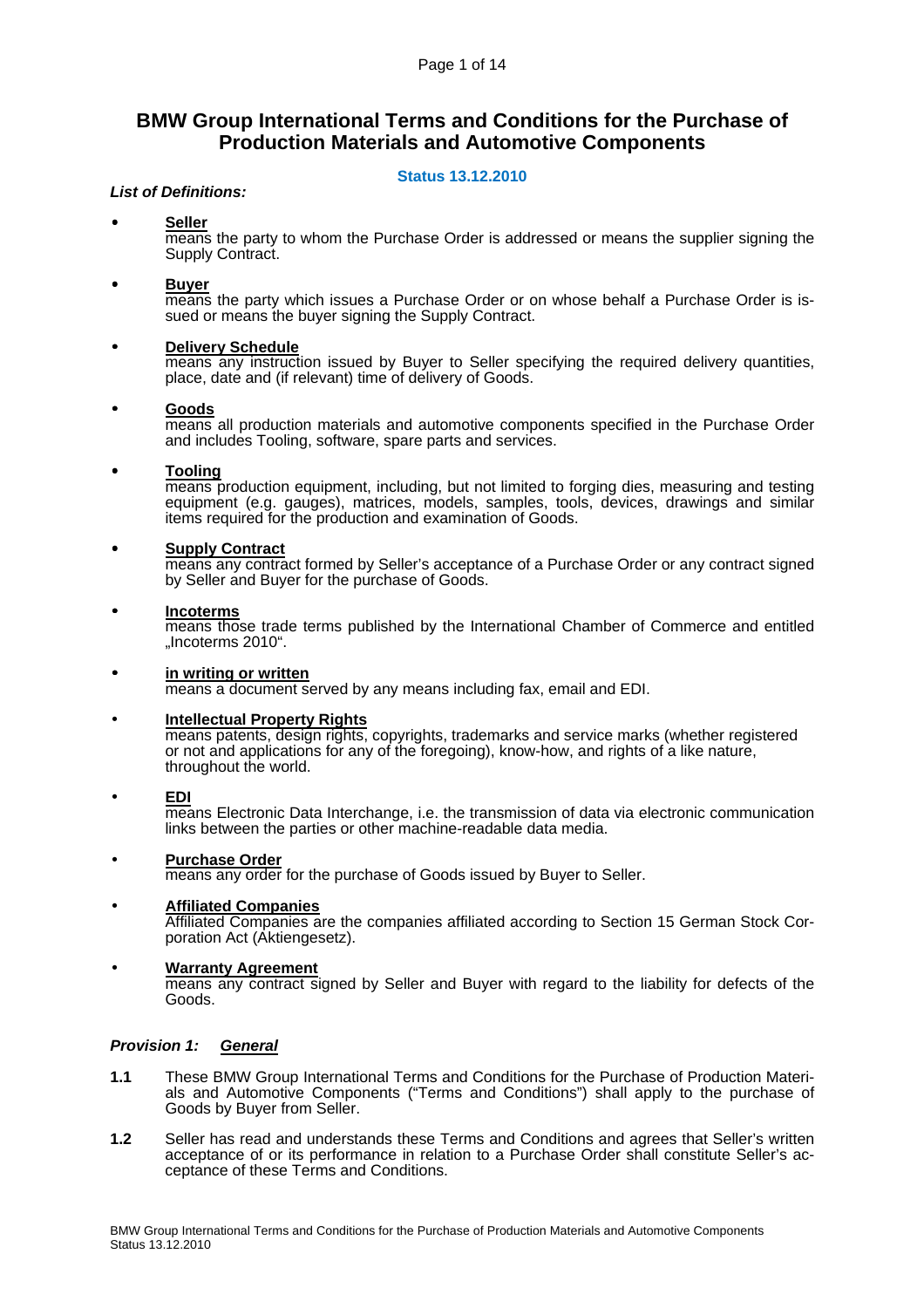#### **Provision 2: Purchase Orders**

**2.1** Buyer shall issue a Purchase Order for Goods to Seller. Acceptance of a Purchase Order by Seller is expressly limited to the terms of the Purchase Order and to these Terms and Conditions. Unless agreed by the parties in writing, any additional or different terms and conditions are expressly excluded and shall not form part of any Supply Contract. Each Purchase Order accepted by Seller pursuant to Provision 2.2 will constitute a separate and individual Supply Contract. In the case of discrepancy or inconsistency between a Purchase Order and these Terms and Conditions, the Purchase Order shall prevail over these Terms and Conditions.

If Goods are ordered on the basis of a BMW part number, then such Goods shall comply with the respective BMW drawing in all its particulars.

- **2.2** Seller will forward a written acceptance of the Purchase Order within fourteen (14) working days after Seller's receipt of said Purchase Order. In any event any performance by Seller in relation to a Purchase Order will constitute acceptance of such Purchase Order. In the event that Seller does not forward a written acceptance or does not start performance in relation to a Purchase Order within fourteen (14) working days after Seller's receipt of the Purchase Order, Buyer shall be entitled but not obliged, to revoke such Purchase Order without incurring any liability to Seller.
- **2.3** Buyer shall have the right to request changes with respect to the Goods including, but not limited to specifications, drawings, designs, constructions as well as changes regarding date and place of delivery, packaging, quality, quantity and means of transportation. Such change request shall duly consider Seller's reasonable interests. If such change results in an increase or a reduction of Seller's costs or in a potential delay of delivery, Seller shall immediately inform Buyer and the parties shall agree in writing on a reasonable adjustment of Seller's remuneration.

In the event that any such change request results in Seller accumulating stock, which is no longer suitable for use by Buyer in series production, Buyer will reimburse the costs actually incurred by Seller in relation to

- finished Goods, semi-finished Goods and related raw materials, for which Delivery Schedules have been issued for a delivery date within one (1) month after receipt of Buyer's change request,
- finished Goods, semi-finished Goods and raw materials included in a buffer stock, which has been required by Buyer in writing,

provided in all cases that Seller is unable to find an alternative use.

- **2.4** Seller shall not be entitled to changes with respect to the Goods (including, but not limited to specifications, drawings, designs, constructions as well as changes regarding the date and place of delivery, packaging, quality, quantity and means of transportation) without Buyer's prior written consent.
- **2.5** Unless otherwise provided by the law of the country (and if relevant the state / province) applicable to the Supply Contract, Buyer may terminate a Supply Contract immediately by notice to Seller, if Seller:
	- commits a breach of the Supply Contract, which is not capable of remedy, or
	- commits a breach of the Supply Contract, which is capable of remedy and fails to remedy the same within thirty (30) days of a notice from Buyer specifying the breach and requiring it to be remedied.
- **2.6** In the event that either party becomes insolvent, or bankruptcy or insolvency proceedings of any nature are commenced in relation to that party, the other party shall be entitled to terminate the Supply Contract forthwith by written notice.
- **2.7** Termination of any Supply Contract under this Provision 2 shall be without prejudice to the accrued rights and liabilities of the parties and shall not affect the coming into or continuance in force of any provision, which is expressly or by implication to come into or to continue in force after such termination.
- **2.8** The volumes set out in any tenders and/or offers are solely assumptions, e.g. for the purpose of price calculation, and do not establish any obligation of Buyer or its Affiliated Companies to order such volumes. Delivery quotes set out in any Purchase Order is not in any way related to any volumes in tenders and/or offers.
- **2.9** In case the Supply Contract states that prices for raw materials are based on "MTZ" (Materialkostenanpassung), these prices shall be determined on an average of the market value (e.g.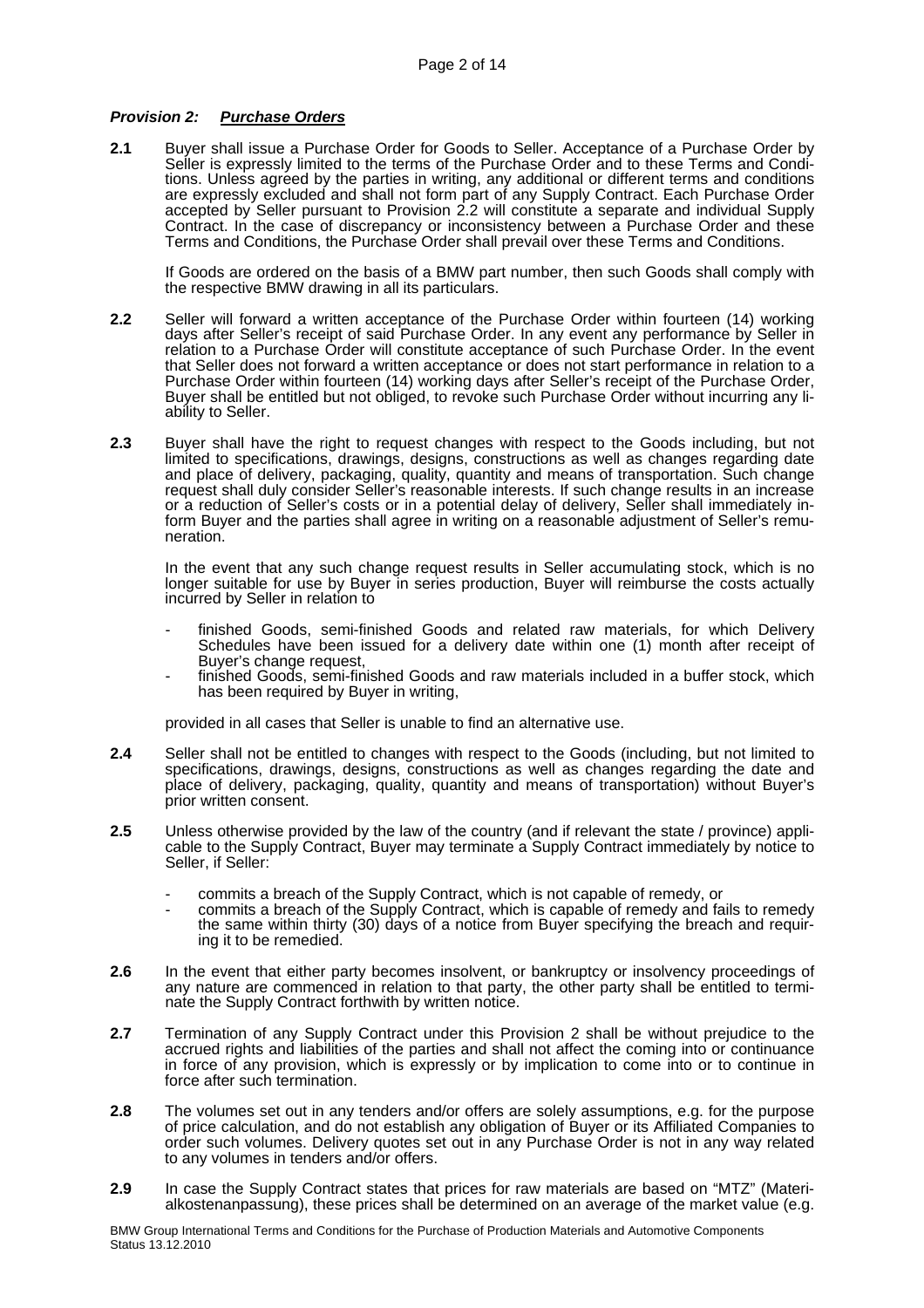indexes) agreed on by the parties in the Supply Contract. In this case the other price components shall be treated and negotiated separately to the raw material costs. Notwithstanding any other provisions the raw material prices shall be updated quarterly and shall be calculated within the month before the beginning of the following quarter taking the monthly average of the three passed months as the basis.

#### **Provision 3: Delivery Times and Delay**

- **3.1** Delivery dates and quantities shall be as agreed according to the Purchase Order and/or Delivery Schedules. Seller acknowledges that delivery times and quantities are of the essence and Buyer may reject and/or return at Seller's expense any delivery of Goods or part thereof received before or after the delivery date or in excess of the quantity specified in the Purchase Order and/or Delivery Schedule.
- **3.2** Seller shall be bound to comply with a Delivery Schedule or an amendment thereto issued by Buyer, unless Seller notifies Buyer of his reasonable objection thereto in writing within the following periods:
	- one (1) working day after receipt of the Delivery Schedule or amendment thereto, if the requirements or amendments therein are to come into effect within ten (10) working days (inclusive) after the receipt of the Delivery Schedule or amendment thereto.
	- three (3) working days after receipt of the Delivery Schedule or amendment thereto, if the requirements or amendments therein are to come into effect eleven (11) working days to three (3) months (inclusive) after the receipt of the Delivery Schedule or amendment thereto.
	- ten (10) working days after receipt of the Delivery Schedule or amendment thereto, if the requirements or amendments therein are to come into effect more than three (3) months after the receipt of the Delivery Schedule or amendment thereto.
- **3.3** Upon notice set out in the Purchase Order and/or Delivery Schedules, Seller shall deliver Goods "just-in-time", that is, at an appointed time of delivery immediately prior to standard production without delay, such time and timing to be set out in Delivery Schedules, and "justin-sequence", that is in the correct sequence of delivery, such sequence also to be set out in Delivery Schedules.
- **3.4** Seller agrees to take all actions necessary and appropriate to ensure that Goods are received by Buyer as required under the relevant Supply Contract. Seller will inform Buyer promptly of any occurrence which will or may result in any delay of delivery at any time or which will or may result in Seller's inability to fulfil the quantities specified in the Purchase Order and/or Delivery Schedules. Seller shall also advise Buyer in writing of corrective measures which Seller is taking to minimize the effect of such occurrence.
- **3.5** Except for excusable delay (hereinafter, "Excusable Delay",) as set forth in Provision 3.6 below, in the event that Seller fails to effect delivery consistent with the delivery dates specified in the Purchase Order and/or Delivery Schedules, Buyer shall be entitled to recover from Seller all losses and damages. However, Seller shall not be obliged to reimburse Buyer's losses of profit, unless Seller has exceeded the above delivery dates for a period of more than ten (10) days.
- **3.6** Either of the parties may suspend performance of a Supply Contract during the occurrence of an Excusable Delay, which shall mean any delay not occasioned by the fault or negligence of the delayed party and which results from (without limitation) acts of God or public enemy, restrictions, prohibitions, priorities or allocations imposed by governmental authority, embargoes, fires, floods, seismic sea-waves, typhoons, hurricanes, earthquakes, epidemics, unusual severe weather, delays of similar natural or governmental causes, and strikes or labour disputes (of or involving the delayed party's employees or suppliers) or any other circumstances beyond such party's reasonable control. Nothing contained in this Provision 3.6 shall limit either party's rights under other Provisions of these Terms and Conditions. Further, Buyer shall be entitled to obtain the Goods covered by the Supply Contract from other sources for the duration of Seller's inability to perform due to Excusable Delay and to reduce without any obligation to Seller, the quantity of the Goods specified in the Purchase Order and/or Delivery Schedules.
- **3.7** In the event that Seller discovers any fact which may, or could with the passage of time, result in Excusable Delay, Seller will immediately advise Buyer of such fact and use its best endeavours to take all measures and precautions to reduce the effect of the Excusable Delay. In addition, at any time, at Buyer's request, Seller will furnish to Buyer such information as Buyer may request concerning matters which could result in delays and assurances or contingency plans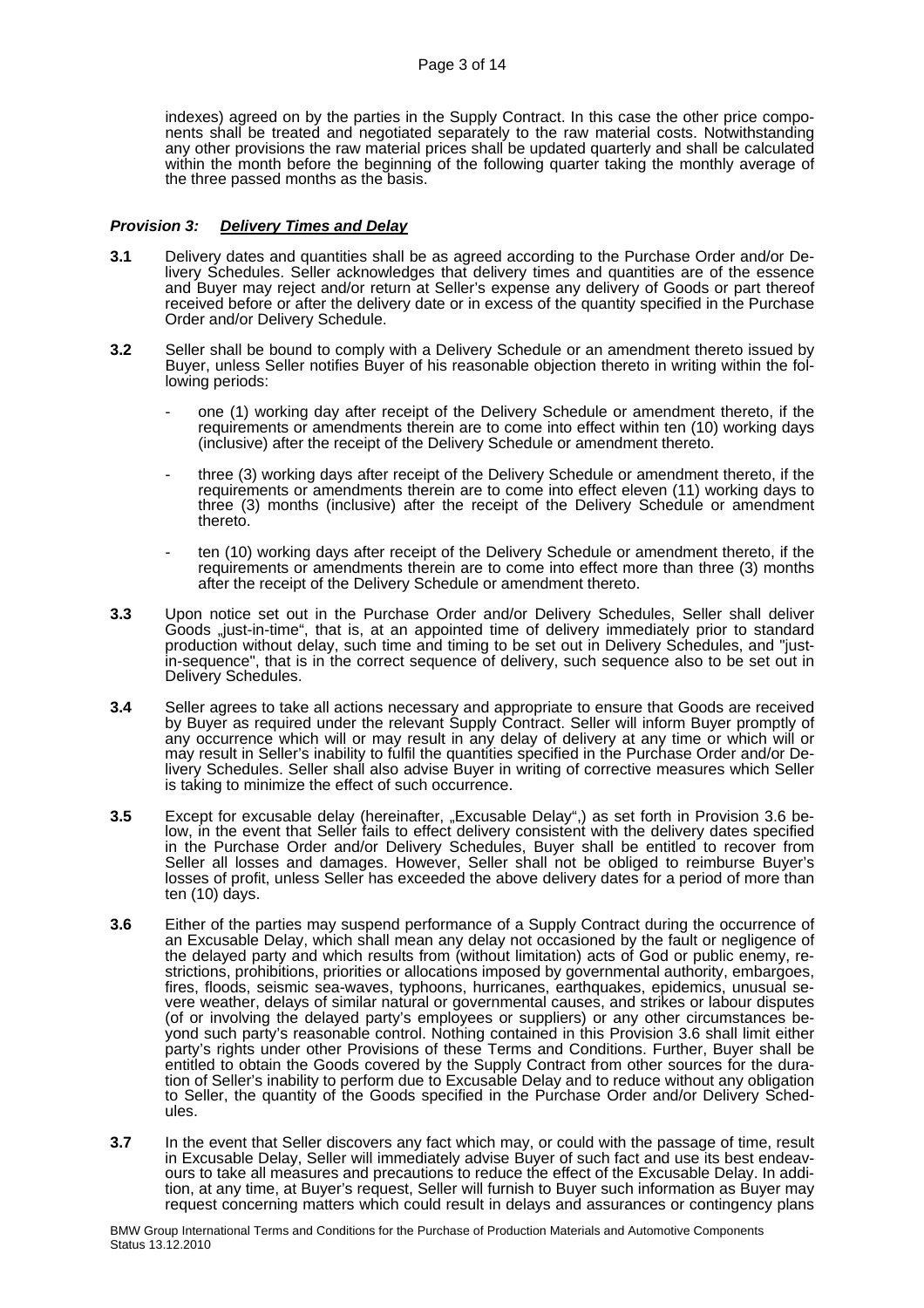with respect to those matters. Seller will notify Buyer immediately of any actual or potential labour dispute delaying or threatening to delay timely performance of a Supply Contract or a Delivery Schedule and will include all relevant information.

**3.8** If the parties agree on a buffer stock to be maintained by Seller, Seller is obliged to notify Buyer at monthly intervals of the latest status of this stock or at any other interval as reasonably requested by Buyer.

## **Provision 4: Packaging, Shipping**

- **4.1** Goods shall be suitably, carefully and appropriately packed in accordance with Buyer's packaging manual ("Packaging Manual") and in accordance with the instructions of Buyer's packaging department. Seller shall comprehensively provide the packaging data with regard to all required and necessary information in a form defined by BMW. In the event that the packaging data provided by Seller contains incorrect or incomplete information, any costs incurred by Buyer as a result thereof shall be for the account of Seller.
- **4.2** Delivery notes shall be made in writing. With regard to documents accompanying Goods (physical or electronic documents), Seller shall comply with Buyer's "EDI Implementation Guidelines" and the "Packaging Manual".
- **4.3** The following Provisions 4.4 to 4.7 apply for Supply Contracts with Incoterms "FCA" or "EXW" only.
- **4.4** All shipments have to be carried out by the transport provider specified by Buyer. Buyer reserves the right to choose the mode of transport.

In order to ensure compliance with the agreed delivery date Seller has to calculate the day of the planned pick-up of the Goods considering the lead time specified by Buyer separately. Lead time is defined as the time from pick-up of the Goods by the transport provider at the agreed place of loading to delivery at the specified Buyer's place of delivery.

Seller shall notify readiness for dispatch of the Goods to the transport provider by 12 noon at the latest the day before the planned pick-up of the Goods. The notification of readiness of dispatch has to be made in writing on the basis of the transport provider's formats, templates, proceedings and communication media, which have been agreed to with Buyer. The notification of the readiness of dispatch shall contain the following data:

- Shipping location and specific loading point
- Quantity, type and BMW packaging identification numbers of all loading units
- Gross weight and dimensions per loading unit
- Agreed date and time of delivery at Buyer
- Buyer's place of delivery and unloading point (including address and number) and plant code.

In the event that the notification of readiness for dispatch completed by Seller contains incorrect or incomplete information, any additional costs incurred by Buyer as a result thereof shall be for the account of Seller.

- **4.5** Domestic courier, express and parcel shipments (CEP-shipments) within Germany have to be carried out by CEP-service providers specified by Buyer. Outside Germany all domestic and international CEP-shipments have to be carried out by CEP-service providers solely with the agreement of Buyer.
- **4.6** Emergency transports at the expense of Buyer are only permitted on special request of Buyer's material planning departments.
- **4.7** The return of empty containers and pallets shall be on Buyer's account unless otherwise agreed. In principle a pallet exchange does not take place.

#### **Provision 5:** Transfer of Risk

Unless otherwise agreed between the parties in writing, the time at which the risk of damage to or loss of the Goods shall pass to Buyer shall be in accordance with the Incoterm agreed in the Supply Contract. Unless otherwise agreed between Buyer and Seller, the Goods shall be deemed to be sold "FCA", with named place being the premises of Seller where the Goods are ready for dispatch. Seller shall not change any place named in connection with any Incoterm without Buyer's prior written consent.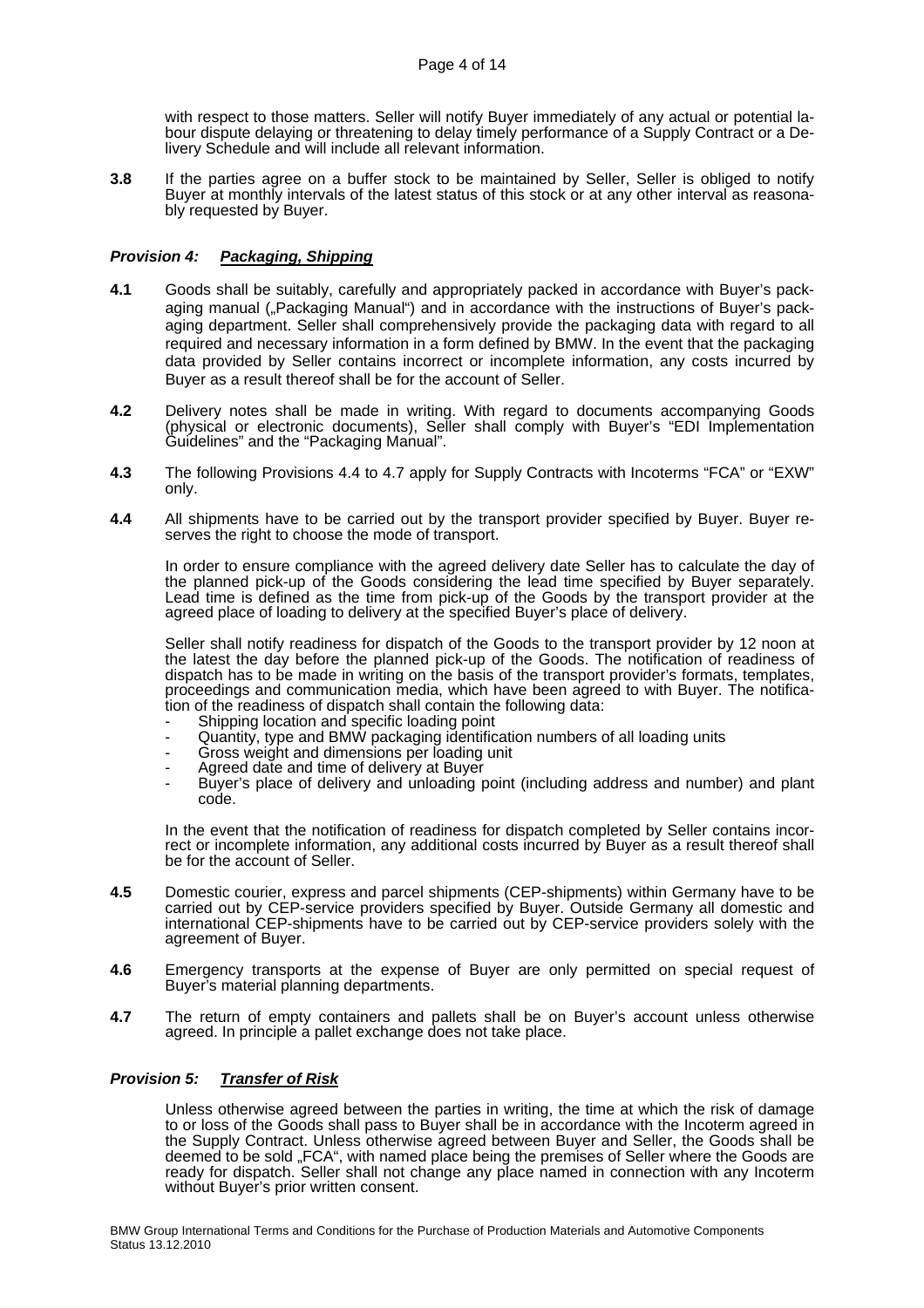## **Provision 6: Notification of Deficiencies**

Buyer shall conduct an inspection of incoming Goods, which is in compliance with the technical specifications ISO/TS 16949 "Quality management systems, particular requirements for the application of ISO 9001: 2000 for automotive production and relevant service parts organizations" (hereinafter called "ISO/TS 16949"). Buyer shall notify Seller in writing of any deficiency of Goods once the deficiency has been discovered by Buyer in the ordinary course of its business.

### **Provision 7: Settlement of Accounts and Payment**

**7.1** The accounts of Seller will be settled via self-billing invoices by way of EDI, unless otherwise agreed in writing.

Seller does not need to send additional invoices to Buyer because payments will be made based on the receipt of Goods and the terms agreed in the Supply Contract. For customs purposes, only a commercial invoice in English shall be attached by Seller to the shipping documents of import deliveries in duplicate. Such invoice shall include the data as set out in Provision 7.2 and additional data as described in Provision 8.

- **7.2** If the parties have agreed that Seller's accounts will not be settled via self-billing invoices, a commercial invoice shall be submitted by Seller. The original invoice shall be sent to Buyer's incoming invoice verification department or (if specified on the relevant Purchase Order) to its payment address. Such invoices shall comply with the requirements of the national law referred to in Provision 22.1, including in particular, but not limited to, the requirements of the applicable taxation legislation of the relevant country. If requested by Buyer, Seller shall transfer all invoices electronically (e-Invoicing). The invoices shall in particular include the following data:
	- Seller's full corporate name, full registered address and registered number;
	- Buyer's full corporate name and full registered address;
	- Buyer's supplier number of the invoicing party (8-digit); and, if different:
		- Buyer's supplier number of the Seller (8-digit) and/or
		- Buyer's supplier number of the payee (8-digit);
		- In case of intra community (EU) supplies:
		- VAT identification number of Buyer
		- VAT identification number of Seller;
	- In case of national deliveries within Germany:
	- VAT number or national tax number of Seller;
	- In case of national deliveries within the United Kingdom:
		- VAT number of Seller
		- When ordered by BMW AG: British VAT ID of BMW AG (GB748003249);
	- In case of national deliveries within Austria:
		- VAT number of Seller
		- When ordered by BMW AG: Austrian VAT ID of BMW AG (ATU31792209);
	- Origin of the Goods;
	- VAT rate and VAT amount, total charge excluding VAT;
	- Reference to tax exemptions;
	- Charges split according to VAT-rates;
	- Date of invoice;
	- Running unique sequential invoice number;
	- Specification (quantity with scale unit/type) of delivery or service rendered;
	- In case of prepayments/advance payments: the date of receipt of remuneration;
	- Any reduction of charges agreed in advance, if not already accounted for; lower VAT value has to be stated;
	- Buyer's Purchase Order number / Buyer's Purchase Order modification number;
	- Buyer's item number;
	- Delivery note number indicated by Seller:
	- Date of delivery of the Goods (explicitly stated on the invoice), delivery address / point of unloading;
	- In case of re-delivery relating to prior delivery by Buyer: Delivery note number indicated by Buyer with respect to the said prior delivery;
	- Value of consignment (price per item and total price);
	- Price unit, currency unit; In case of national deliveries within the UK not being invoiced in GBP then, in addition to the currency values, the VAT and net values shall be recorded in GBP and the rate of exchange used shall be shown;
	- Price of packaging (per unit of Goods);
	- Number of packages, weight (gross/net).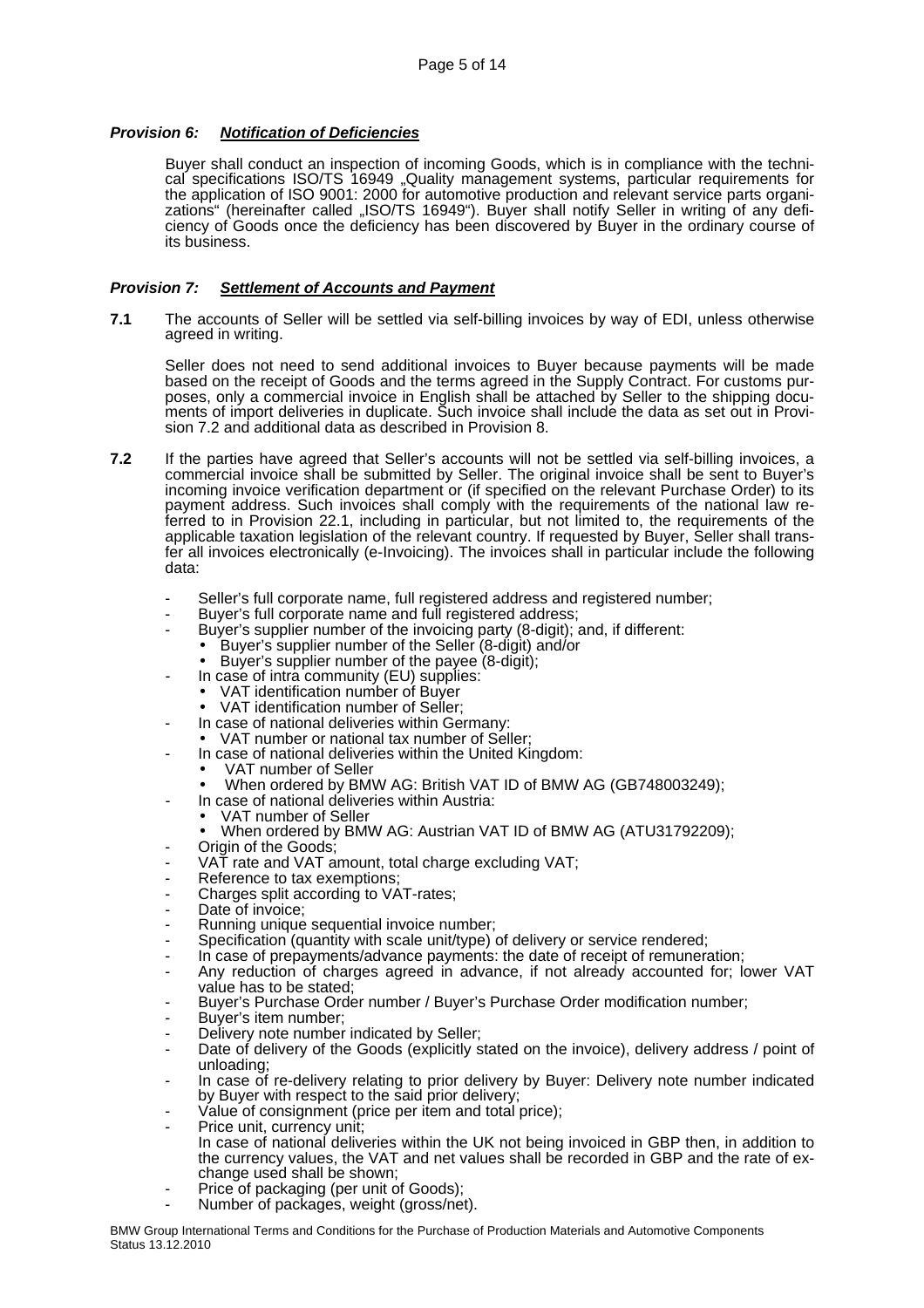Invoices which fail to meet the requirements of this Provision 7.2 may be rejected by Buyer. Seller will be notified and costs arising therefrom will be passed on to Seller. In that event the term allowed for payment shall begin on the day of receipt of the new, due and proper invoice, which meets the requirements of this Provision 7.2.

- **7.3** Any change of (a) the recipient of payment, (b) the invoicing party or (c) the party receiving the Purchase Order has to be agreed to by Buyer in writing in advance. Any change in the flow of Goods/flow of invoices from the place of origin of the Goods to Buyer has to be communicated in writing to Buyer in advance. Costs arising from damages resulting from not meeting the requirements of this Provision 7.3 will be passed on to Seller.
- **7.4** In the event that the accounts of Seller are settled via self-billing invoices, payment for Goods delivered properly and in a timely manner will be made by the 25th day of the month following the month of Buyer's receipt of the Goods at the place named in the Purchase Order. In case of earlier deliveries, the due date shall comply with the originally agreed delivery date.
- **7.5** In the event that the accounts of Seller are not settled via self-billing invoices, payment for Goods delivered properly and in a timely manner will be made by the 25th day of the month following the month of Buyer's receipt of a verifiable invoice following all requirements as stated in Provision 7.2.
- **7.6** Payment is made either by bank transfer or by cheque, as specified by Buyer.
- **7.7** Where Goods are not supplied in accordance with the Supply Contract, Buyer shall be entitled to withhold payment of the respective amount of the price until Seller has fulfilled its obligations in full.
- **7.8** Seller may not assign its payment rights hereunder without the prior written consent of Buyer.
- **7.9** Payment by Buyer for any Goods does neither indicate nor constitute acceptance of such Goods.
- **7.10** Buyer shall be entitled to offset or recoup claims against receivables of Seller and also receivables that are assigned from Seller to any of Seller's Affiliated Companies. In addition, Buyer is entitled to offset or recoup its receivables against Seller's claims against any of the following Affiliated Companies of Buyer:
	- Bayerische Motoren Werke Aktiengesellschaft;
	- BMW Hams Hall Motoren GmbH;
	- BMW Motoren GmbH;
	- BMW (UK) Manufacturing Ltd.;
	- Rolls-Royce Motor Cars Ltd.;
	- Swindon Pressings Ltd.;
	- BMW Manufacturing Co., LLC.;
	- BMW (South Africa) (Pty) Ltd.

## **Provision 8: Customs, Origin and Export Control**

**8.1** For customs purposes Seller will attach a commercial invoice in English to the shipping documents in duplicate. Any simplification of that procedure is only permitted subject to Buyer's prior written consent.

In the case of deliveries incurring customs duty, the invoice shall specify as separate items:

- cost of items not included in the price (such as commissions, brokerage, cost of licenses, cost of means of production, Buyer's contributions);
- cost of items included in the price (such as cost of assembly and freight cost);
- value of repairs carried out, broken down into cost of materials and wages.

Even if deliveries are made free of charge, an indication of value is still required with the additional note "For Customs Purposes Only". Either the invoice or the delivery note shall include the reason why the delivery is made free of charge (e.g. sample deliveries).

Should further official documents be required in the case of imports or exports for the intended use of the Goods delivered, Seller shall procure such documents for Buyer without delay and make them available to Buyer at Seller's cost.

**8.2** Seller shall be obliged to provide a declaration of origin for the Goods either by: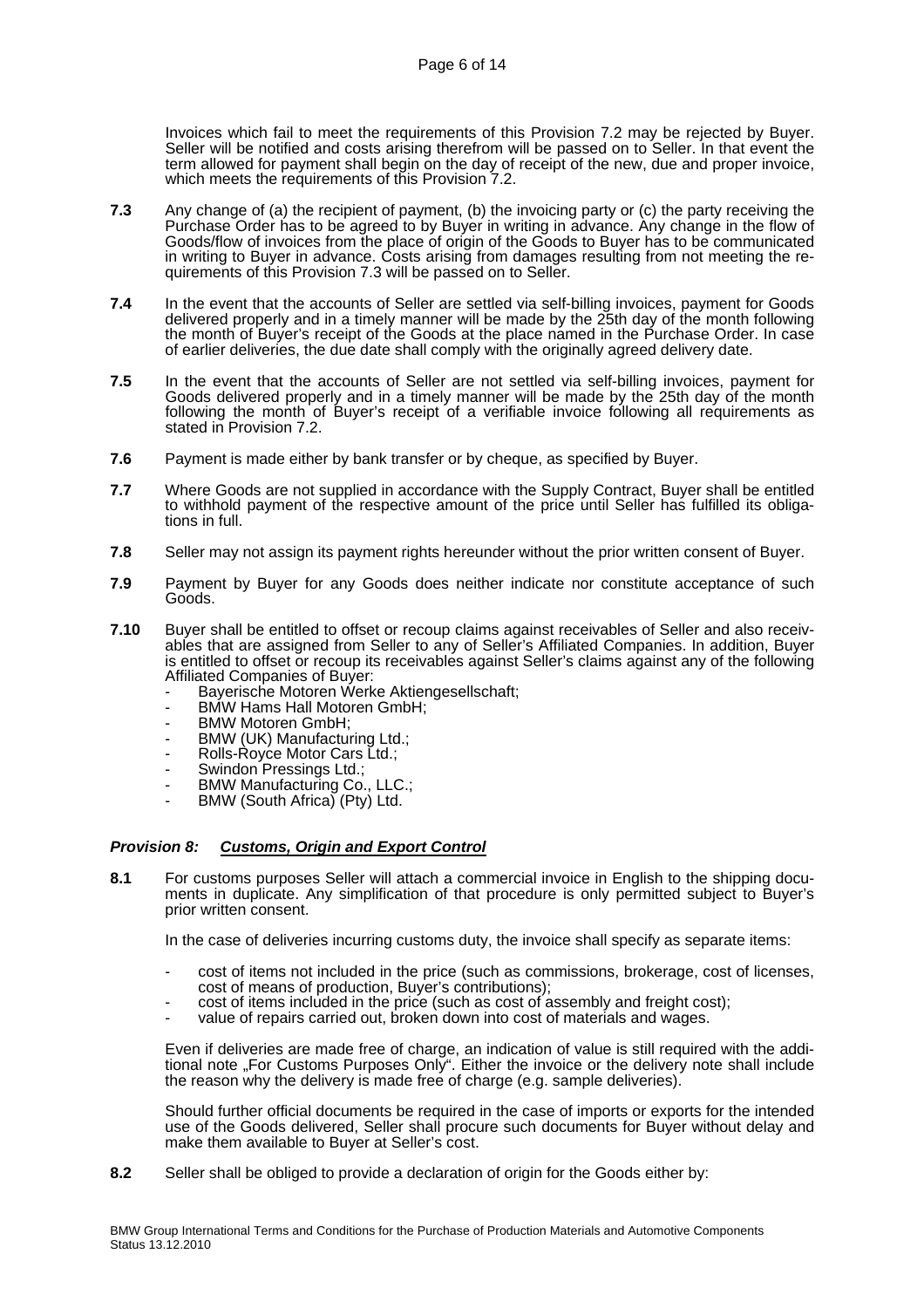- filling in a set of pre-printed forms "Long Term Supplier's Declaration" pursuant EU-Directive 1207/2001, which will be provided by Buyer, such forms to be signed by Seller's authorised representatives and submitted to Buyer within fourteen (14) days after Seller's receipt of the forms (or in the case of the first delivery of Goods, no later than the date of delivery); or
- by using the application "eOrigin" on the Partner Portal of the BMW Group (path: https://b2b.bmw.com) and submitting the declaration of origin to Buyer by electronic means.

Seller may not submit a declaration of origin on its own business forms without prior written consent by Buyer.

Seller shall inform Buyer immediately in writing of any change of origin of Goods.

If Seller supplies Goods, which get a preferential treatment in the import country, Seller shall provide a declaration of origin suitable to that supply (e.g. Form sheet A, EUR 1). This certificate is required with every such shipment.

- **8.3** Seller shall provide Buyer with all such support as may be necessary to enable Buyer to reduce or minimize its liability to customs duties.
- **8.4** For any and all questions and instructions arising out of or required in connection with customs and declaration of origin, Seller shall contact Buyer's respective customs department.

Unless otherwise agreed, customs clearance shall be the responsibility of Buyer. If Seller assumes responsibility for customs clearance without Buyer's prior written approval, Seller shall bear the costs of such clearance.

- **8.5** Seller shall ensure supply chain security and observe legal policies and conditions. Seller shall, on Buyer's request, provide evidence by certificates or statements (e.g. Security Declaration for Authorised Economic Operators AEO, Compliance statement regarding C-TPAT initiative).
- **8.6** Seller shall inform Buyer of any export restrictions applicable in the country of manufacturing and/or dispatching of the Goods and Tooling. Seller shall inform Buyer if the Goods and Tooling are subject to any export/re-export license under U.S. law and regulations. If Seller is located in the European Union, Seller shall inform Buyer about any obligation to obtain an export license with respect to Dual Use Goods as well as munitions subject to the European export control restrictions and the national codifications of the export control restrictions. Seller shall advise Buyer about the classification number applicable (e.g. ECCN - Export Control Classification Number for US products, "AL-Number" for Goods listed in the German Export Control List, etc.) and any license exceptions available for the Goods and Tooling. Seller shall provide information directly to BMW AG, München (Deutschland), department of customs and export control. On Seller's request, Buyer will provide a declaration/notification document for Seller´s convenience.

## **Provision 9: Quality**

- **9.1** Unless stated otherwise in the Supply Contract, Seller shall comply with ISO/TS 16949.
- **9.2** A series process quality evaluation (as defined in this Provision 9.2) ("Series Process Quality Evaluation") shall be successfully completed by Seller before Goods are supplied:
	- for the first time; or
	- under a new part number; or
	- after any process modification.

For the purposes of this Provision 9 a Series Process Quality Evaluation is a performance test of Seller's manufacturing process, including its production plants, equipment and machines and its production logistics processes, under series conditions and according to the requirements of Buyer, to prove that Seller is able to produce the required quantity and quality of Goods with the plant, personnel and machine capacity.

Seller will use the Series Process Quality Evaluation to produce initial samples of the Goods. Seller will inspect initial samples in accordance with the German Association of the Automotive Industry (Verband der Automobilindustrie – VDA) publication "Quality Management in the Automotive Industry, Volume 2: Quality Assurance of Supplies", as the same may be amended or replaced from time to time.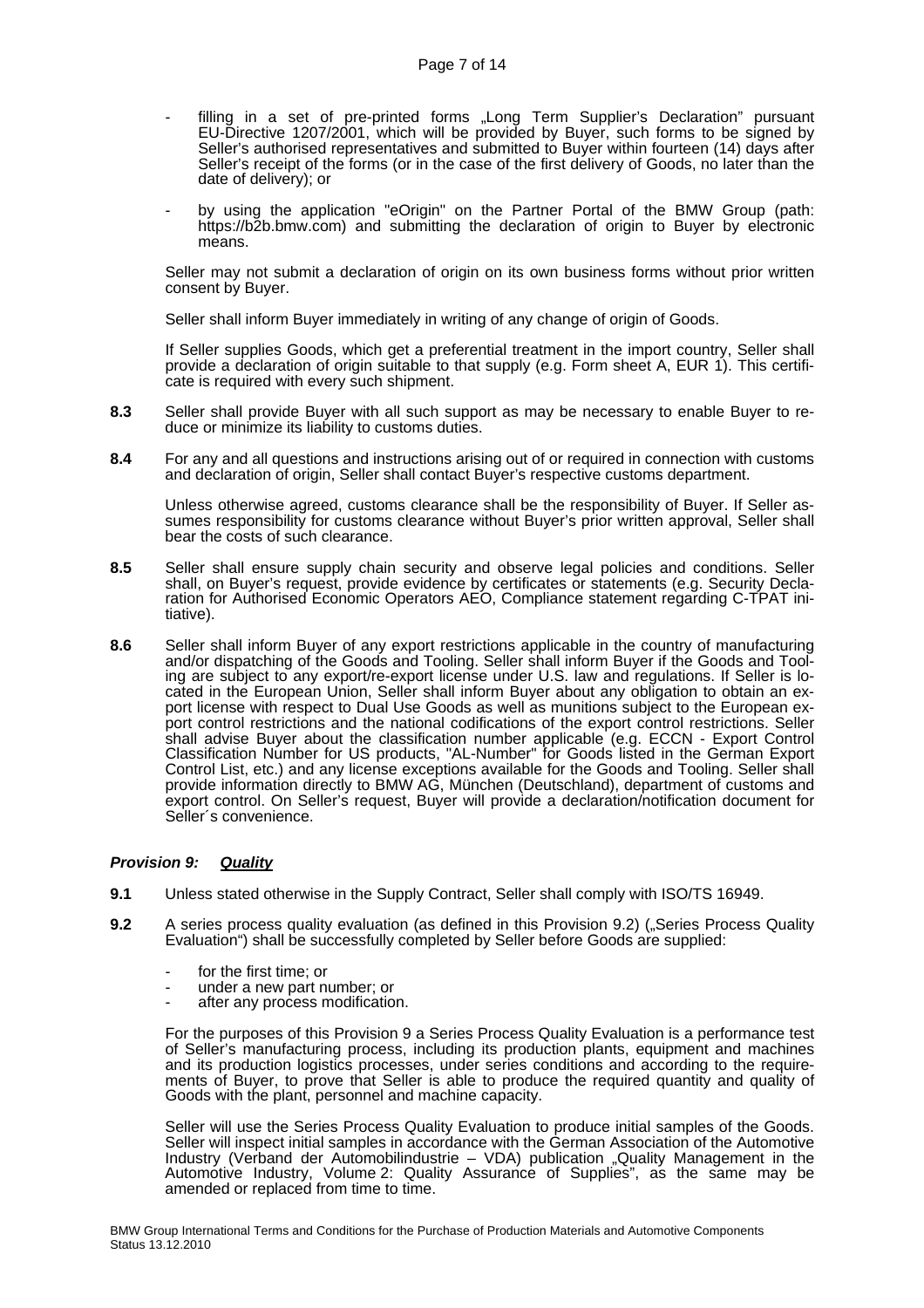- **9.3** In case of a conflict between the Supply Contract and ISO/TS 16949 or the above-mentioned VDA publication the Supply Contract shall prevail.
- **9.4** In the event that any authorities responsible for vehicle safety standards demand inspection of the manufacturing process and disclosure of the test records of Buyer, Seller shall, upon request of Buyer, give such authorities access to such records and provide them with any support as may reasonably be expected.
- **9.5** Upon Buyer's request Seller shall make available to Buyer all quality records. Quality records are documents and any other data, which relate to specified requirements and the effectiveness of Seller's quality system.

Seller shall retain such quality records for at least fifteen (15) years following the end of series supply relating to Goods with specially marked drawings ("D" or "L") and relating to Goods with critical features (as agreed between both parties), or for at least three (3) years following the end of series supply in any other case, unless a longer period is otherwise required by law.

For guidance on this issue, see the publication "Leitfaden zur Dokumentation und Archivierung von Qualitätsanforderungen / Code of practice for the documentation and archiving of quality requirements and quality records" of the German Association of the Automotive Industry (Verband der Automobilindustrie – VDA).

**9.6** Seller shall ensure that all and any of its sub-contractors are contractually bound to comply with the terms of this Provision 9.

#### **Provision 10: Warranty**

**10.1** Seller warrants that the Goods shall be free of defects. Seller further warrants that the Goods shall comply with all laws and regulations in the relevant sales markets related to the Goods.

In the event that Seller has entered into a Warranty Agreement applicable to Buyer's Purchase Order regarding the Goods, all consequences of the delivery of defective Goods shall exclusively be governed by the provisions of such Warranty Agreement. In all other cases the consequences of the delivery of defective Goods shall be governed by this Provision 10.

In the case of any discrepancy or inconsistency between (1) the Purchase Order, (2) the Warranty Agreement and (3) these Terms and Conditions, the documents shall prevail over each other in the order detailed above.

- **10.2** For all Goods the warranty period begins on the date of delivery and ends on the sooner of:
	- (i) the expiry of any warranty provided to end-customers of the Goods, or products, into which the Goods are incorporated; or
	- (ii) the fifth (5th) anniversary of the delivery date.

The terms of this Provision 10.2 are subject to any longer warranty period prescribed by the national law of any sales market, into which Goods or products into which the Goods have been incorporated are supplied.

**10.3** If a defect is discovered before the defective Good has left Buyer's production sites or that of an undertaking commissioned by Buyer, Seller shall be given the opportunity to remedy the defect or to replace the defective Goods before production commences, provided that any such remedy does not cause any delay in Buyer's production.

If Buyer cannot reasonably be expected to allow Seller to remedy the defect or to replace the defective Good due to operational reasons (in particular reasons related to the time and sequence of assembly) or if Seller is not able to remedy or replace the defective Good, then Buyer shall have the right either (i) to remedy the defect itself at Seller's expense or (ii) to have it remedied by a third party at Seller's cost or (iii) to return defective Good at Seller's cost.

If the same Goods are repeatedly delivered in a defective condition, Buyer shall have the right to rescind the entire Supply Contract, provided that Buyer has notified Seller in writing that the Goods are defective and Seller continues to supply defective Goods after such notification.

In any case described under this Provision 10.3, Seller shall indemnify Buyer against all damages and losses incurred by Buyer resulting from the delivery of defective Goods.

**10.4** If a defect is discovered after the defective Good has left Buyer's production sites or that of an undertaking commissioned by Buyer, Seller shall indemnify Buyer against all damages and losses incurred by Buyer resulting from the delivery of defective Goods.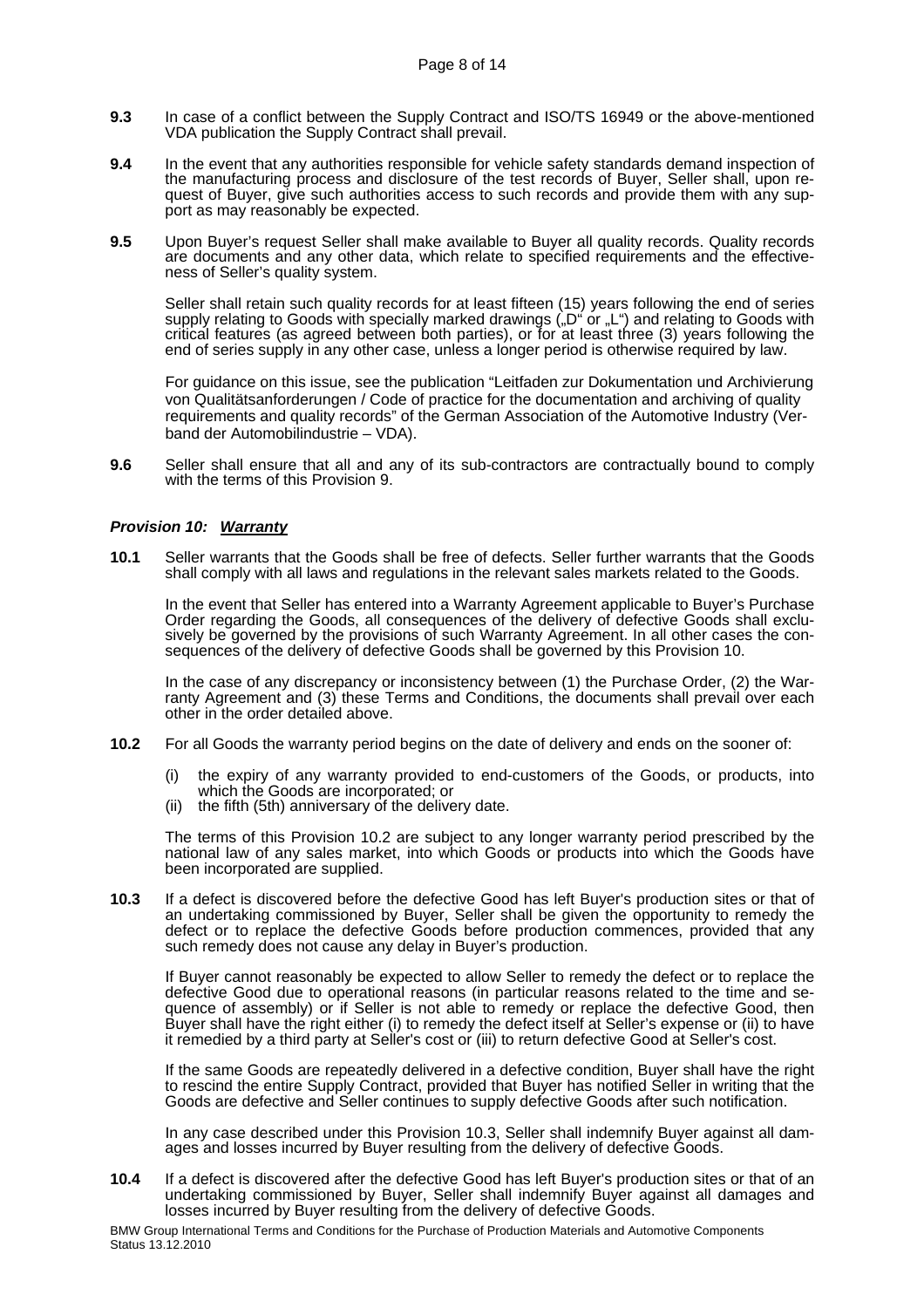**10.5** At Seller's request the defective Goods will be made available to Seller at Seller's cost, if possible.

## **Provision 11: Liability and Indemnity**

- **11.1** Unless otherwise provided by these Terms and Conditions Seller shall be liable for damages and losses actually incurred by Buyer and occasioned by or arising out of any breach of Seller's obligations under the Supply Contract.
- **11.2** Seller will indemnify, defend and hold Buyer and its Affiliated Companies harmless against liability, costs, damages, losses and expenses (including court costs and legal expenses) occasioned by or arising out of any claim for death, personal injury or property damage, which results from (a) any defect in the Goods; (b) Seller's breach of any term of the Supply Contract; or (c) the fault or negligence of Seller, or (d) failure to comply with any applicable law, statute, regulation, ordinance or promulgation.
- **11.3** In connection with the Goods or otherwise, if Seller's employees, agents, sub-contractors or other representatives (hereinafter "Seller's Agents") are on or present at any premises of Buyer, Seller shall be and is responsible for the acts and omissions of Seller's Agents within or about Buyer's premises and agrees to indemnify, defend and hold Buyer harmless against liability for damage to property or injury or death to persons (including court costs and legal expenses) arising out of acts or omissions of Seller's Agents whether pursuant to a Supply Contract or otherwise. The indemnity in this Provision 11.3 shall not apply insofar as the claim is caused by Buyer's negligence or intentional acts.
- **11.4** In the event that Seller delivers defective Goods, Seller will hold Buyer and its Affiliated Companies harmless against liability, costs, damages, losses, claims and expenses (including legal expenses) occasioned by or arising out of any action to recall any vehicle, Goods, or any product into which Goods have been incorporated. While making a decision for such action to recall, Buyer will exercise reasonable discretion and duly regard Seller's interests.
- **11.5** In the event of a claim by a third party against Buyer (hereinafter "Third Party Claim"), which may be the subject of indemnification provided for in these Terms and Conditions, Buyer shall provide written notification thereof to Seller. Seller shall provide Buyer with such reasonable assistance in the response and prosecution of any defence as Buyer may request.
- **11.6** In the event of any claim against Buyer or one of its Affiliated Companies by a third party for death, personal injury and/or property damage alleging a defect in Seller's Goods or any product into which the Goods are incorporated or alleging any of the violations set out in Provision 11.2, Seller and Buyer shall, in good faith, promptly attempt to reach an agreement specifying the terms under which Seller and Buyer would apportion responsibility and liability for the defence of any such Third Party Claim or suit and the financial burdens arising therefrom.
- **11.7** This Section 11 shall apply irrespective whether the costs, damages, losses, claims and expenses mentioned above are incurred by or addressed against Buyer or its Affiliated Companies. However, Seller shall not be liable according to this Provision 11 insofar as the liability, costs, damages, losses, claims and expenses mentioned are caused by negligence or intentional acts of Buyer or its Affiliated Companies.

#### **Provision 12: Designation of Goods; Publications**

- **12.1** Seller shall mark the Goods as required by Buyer.
- **12.2** Neither of the parties shall use any of the other party's proprietary names, logos, trade names, trademarks or service marks without the prior written consent of the party, which owns or controls such proprietary names or trademarks.
- **12.3** Without Buyer's prior written consent, Seller shall not publish in any manner through any marketing or other medium that Seller has contracted with or has been supplying Goods to Buyer, unless such publication is required by mandatory law.

## **Provision 13: Tooling**

**13.1** Once the agreed total costs for an item of Tooling have been paid for by Buyer in full, title to such Tooling and any and all Intellectual Property Rights created in the course of the development of the Tooling for Buyer with respect to such Tooling will immediately be transferred to Buyer. To the extent that Seller's pre-existing know-how or background Intellectual Property

BMW Group International Terms and Conditions for the Purchase of Production Materials and Automotive Components Status 13.12.2010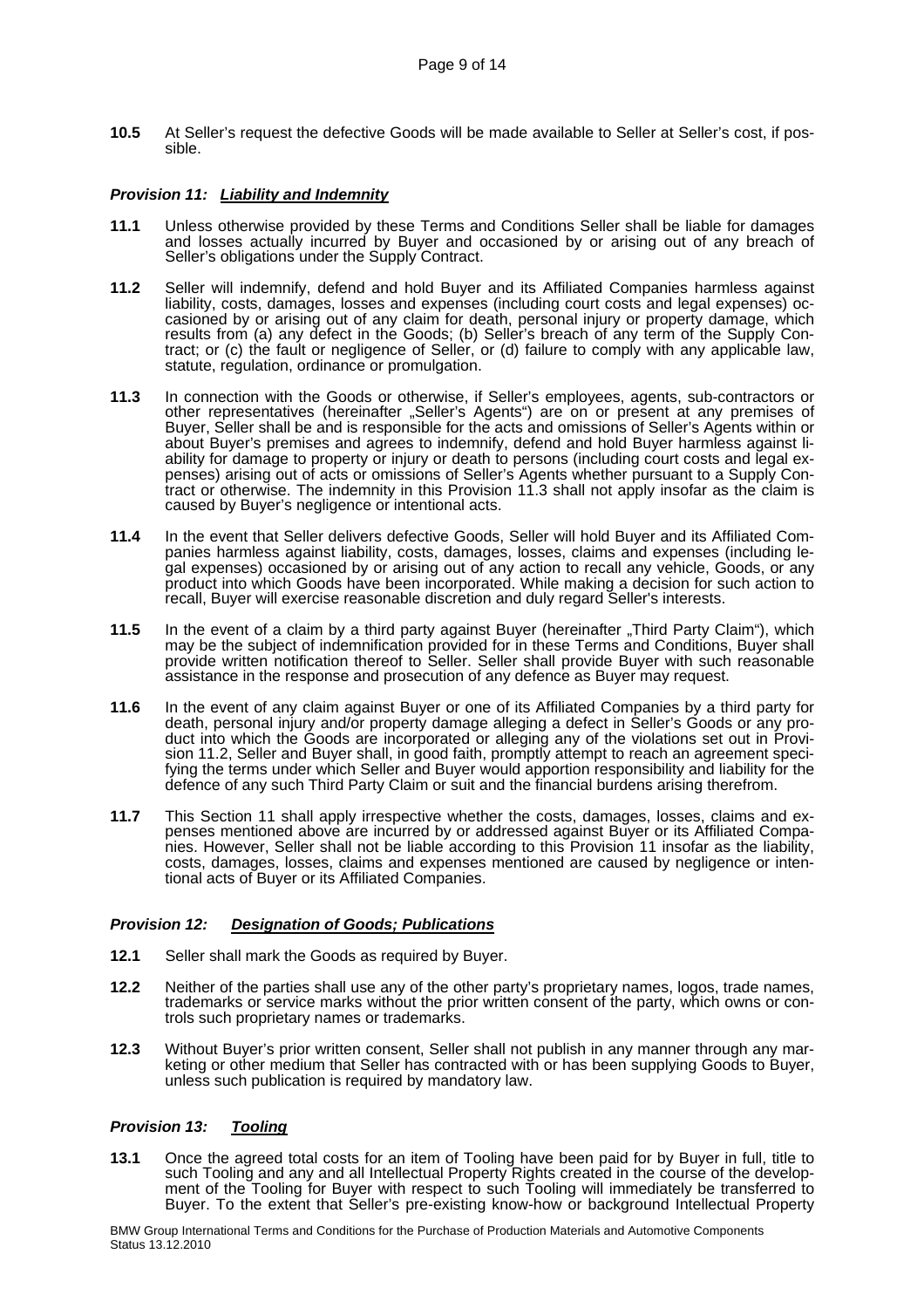Rights are necessary for the utilization of the Tooling, Buyer shall hereby receive a nonexclusive right of use with respect to such Tooling, unrestricted both in terms of location and time, free of charge, which includes the use for the purpose of series and spare part production by Buyer and for Buyer by third parties and the equivalent use by Affiliated Companies of Buyer. Seller shall mark such Tooling as Buyer's property.

In the event of cancellation or termination for any reason of a Supply Contract for the supply of Tooling where, at the date of cancellation or termination, title to the Tooling is not vested in Buyer, Buyer shall obtain title to such Tooling by paying to Seller (i) (in relation to finished Tooling) the outstanding portion of the agreed total costs; or (ii) (in relation to unfinished Tooling) such proportion of the outstanding costs as is represented by the costs actually incurred by Seller in the supply of the Tooling as at the date of cancellation or termination.

- **13.2** Any and all Tooling owned by Buyer, which is in Seller's possession or possession of Seller's Agents shall remain the property of Buyer. Seller shall mark such Tooling as the property of Buyer. Such Tooling shall not be sold, assigned by way of security, pawned, mortgaged, charged or otherwise encumbered or disposed of nor used for the manufacture of goods for parties other than Buyer without the express prior written consent of Buyer.
- **13.3** Tooling owned by Buyer will be insured by Buyer, unless otherwise agreed in writing between Buyer and Seller.
- **13.4** Seller has to prove and substantiate that there is adequate insurance cover for the Tooling owned by Seller. Maintenance by Seller of such insurance coverage shall be without prejudice to Seller's liability under any Supply Contract.
- **13.5** Seller shall treat all Tooling, regardless of ownership, with due care and diligence, constantly keeping it ready for operation and in compliance with the latest design status. Seller shall be responsible in particular for the correct and accurate dimensions of the Tooling especially of gauges. Buyer agrees to help Seller in examining and correcting the gauges made available to Seller, insofar as such items are not used as check gauges.
- **13.6** Unless otherwise agreed in writing, the cost for the continuing repair, maintenance and readiness of the Tooling in immaculate condition shall be borne by Seller in all respects.
- **13.7** Notwithstanding Buyer's right to demand surrender of Tooling owned by Buyer, Seller shall be entitled to retain such Tooling to the extent to which Seller requires the same for executing a Purchase Order for Buyer. In all other cases Seller shall be obliged forthwith upon the request of Buyer to surrender the Tooling owned by Buyer.
- **13.8** Regardless of ownership, Seller shall maintain Tooling used to manufacture Goods in good working condition for the continued supply of Goods for a period of fifteen (15) years after termination of Seller's supply of the Goods for Buyer's series production. Seller's obligation to retain such Tooling shall expire once the foresaid fifteen (15) years retention period has ended and Seller has notified Buyer in writing. Seller shall ensure that any and all sub-contractors are contractually bound to adhere to the requirements under this Provision 13.
- **13.9** Fourteen (14) years after termination of Seller's supply of the Goods for Buyer's series production, Seller shall submit a written proposal for an economic supply of spare parts after the period specified in Provision 13.8, Sentence 1. Seller's proposal shall be based on Buyer's estimated future demands, which will be provided by Buyer on Seller's written notice.
- **13.10** In the event that Buyer issues a Purchase Order for Tooling, Seller shall immediately provide Buyer with all available information with regard to such Tooling as demanded in the BMW "Quotation Analysis Form" (QAF) and the BMW "Tooling Analysis Form" (WAF).

No later than the time that initial samples of the Goods are produced by means of such Tooling, Seller shall (1) provide Buyer with complete information with regard to such Tooling as demanded in the QAF and in the WAF, (2) provide Buyer with all drawings, photos and CADdata of such Tooling and (3) send Buyer a complete list of such Tooling and a document identifying the exact location of such Tooling.

## **Provision 14: Spare Parts**

**14.1** Whether or not a Supply Contract remains in effect, Seller will at the request of Buyer provide Buyer or Buyer's nominee(s) with sufficient quantities of Goods for use as spare parts for a period of fifteen (15) years after termination of Seller's supply of the Goods for Buyer's series production or for such lesser period of time as Buyer shall require in writing. Seller shall ensure that its sub-contractors comply with this Provision 14.1.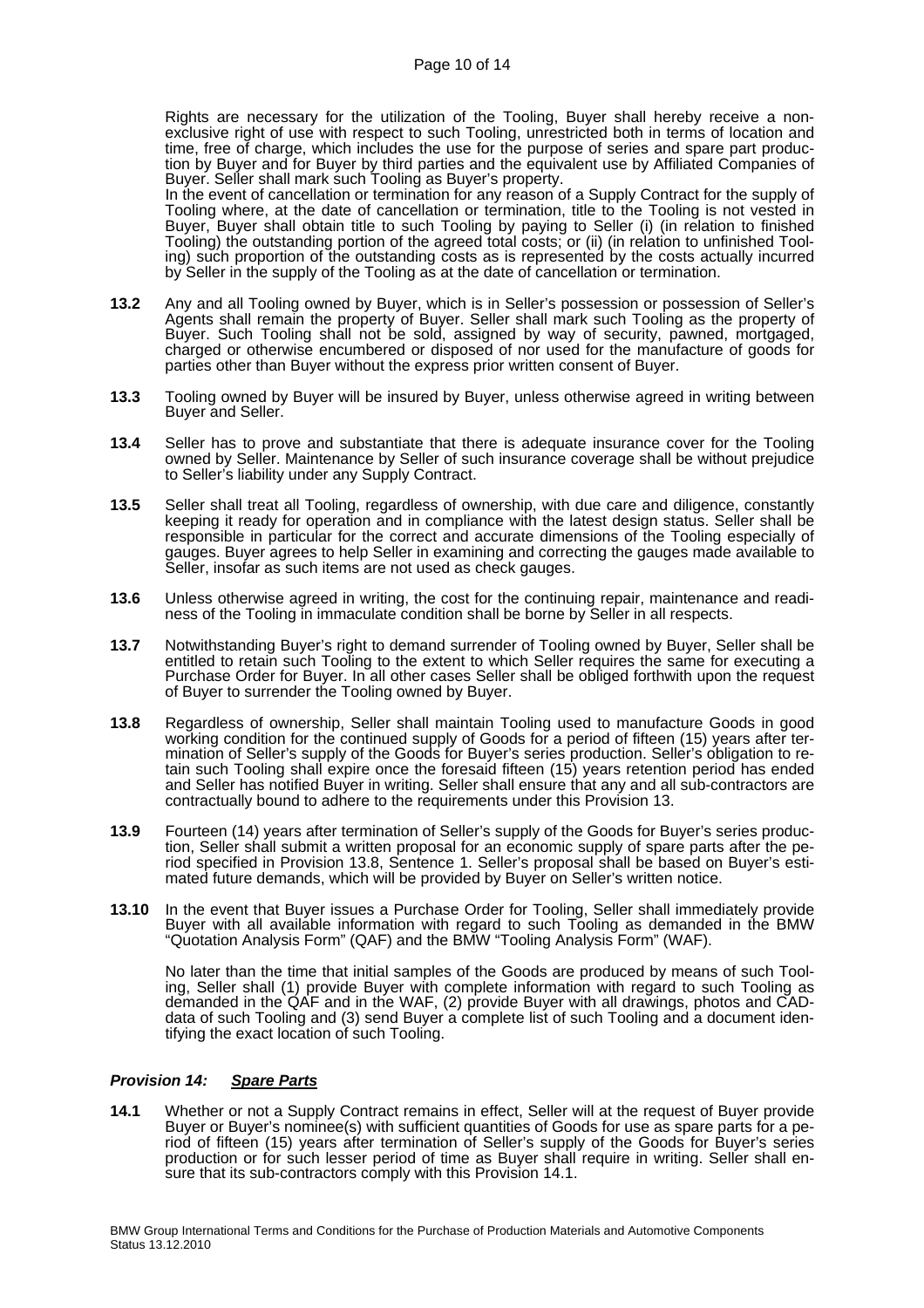- **14.2** During the term of a Supply Contract for Buyer's series production, the price of the Goods used as spare parts shall be equal to the series price agreed in the Supply Contract. However, during the extended term as set out in Provision 14.1 above, the price shall be determined by mutual negotiation.
- **14.3** Buyer and Buyer's Affiliated Companies shall be entitled to purchase Goods used as spare parts directly from Seller's sub-contractors or from any other third party.
- **14.4** Seller shall comply with the requirements stated in the BMW Group Standard 90022 "Distribution parts-requirements, documentation".

#### **Provision 15: Intellectual Property Rights**

- **15.1** Seller shall indemnify, defend and hold Buyer and Buyer's Affiliated Companies harmless from and against all liabilities, costs, damages, claims and expenses (including court costs and legal expenses and any settlement of such claim or action) incurred by Buyer or its subcontractors in respect of any claim or action brought by a third party against Buyer or its subcontractors that the Goods or their use by Buyer or Buyer's customer infringe the Intellectual Property Rights of such third party. Notwithstanding the foregoing, Seller shall not be liable to the extent that the infringement results from the manufacture of the Goods in accordance with instructions received from Buyer and Seller (having taken all reasonable precautions) could not have known that following these instructions would result in an infringement of a third party's Intellectual Property Right.
- **15.2** The parties will inform each other forthwith of all such third party infringements or allegations of third party infringements of which they become aware. At Buyer's option, Buyer may select its own legal representation subject to the approval of Seller, such approval not to be unreasonably withheld, in the defence of any such claims or actions. Seller will assist Buyer in its investigation, defence or handling of any such claim, including by providing any documents needed by Buyer to defend the action. If Buyer determines that it may be desirable for Seller to intervene in any action, Seller agrees to consult with Buyer and to consider any reasonable request that Seller intervene in the action. However, the decision to intervene in an action remains Seller's sole decision.

If Buyer selects its own legal representation, Seller's indemnification obligation under Provision 15.1 extends to the reasonable costs and fees associated with such representation. If Buyer does not select its own legal representation, Buyer will give Seller sole conduct of the defence of any such claims or actions.

- **15.3** Upon Buyer's request, Seller shall specify any and all Intellectual Property Rights known or becoming known to him, which are used in the design or manufacture of, or which otherwise affect or relate to the Goods.
- **15.4** In the event of a claim of infringement of any third party rights that is communicated to Seller, Seller shall take the needed steps to insure for Buyer a non-infringing source of supply, which may involve securing the needed licenses (if any), redesign of the product (subject to any contract requirements and qualification obligations), or other steps Seller deems necessary to ensure that a non-infringing product is delivered to Buyer.

#### **Provision 16: Electronic Data Interchange ("EDI") and Information Security**

Seller shall comply with the requirements set out in Buyer's "EDI Implementation Guidelines".

Upon Buyer's written request, Seller shall comply with the international information security standard ISO 27001, which shall be attested by means of a certificate.

#### **Provision 17: Confidentiality**

- **17.1** Seller and Buyer each commit themselves to treat as business secrets and to keep confidential all commercial and technical information of the other party which comes to their knowledge during the course of their business relationship unless such information is or becomes public knowledge without fault of the party receiving such information.
- **17.2** Drawings, models, patterns, samples and similar objects shall not be disclosed or otherwise made available to third parties without the prior written consent of the party, which owns them. Reproduction of such items is permitted only if agreed in writing with the party, which owns them and is in all cases subject to compliance with the applicable laws of copyright.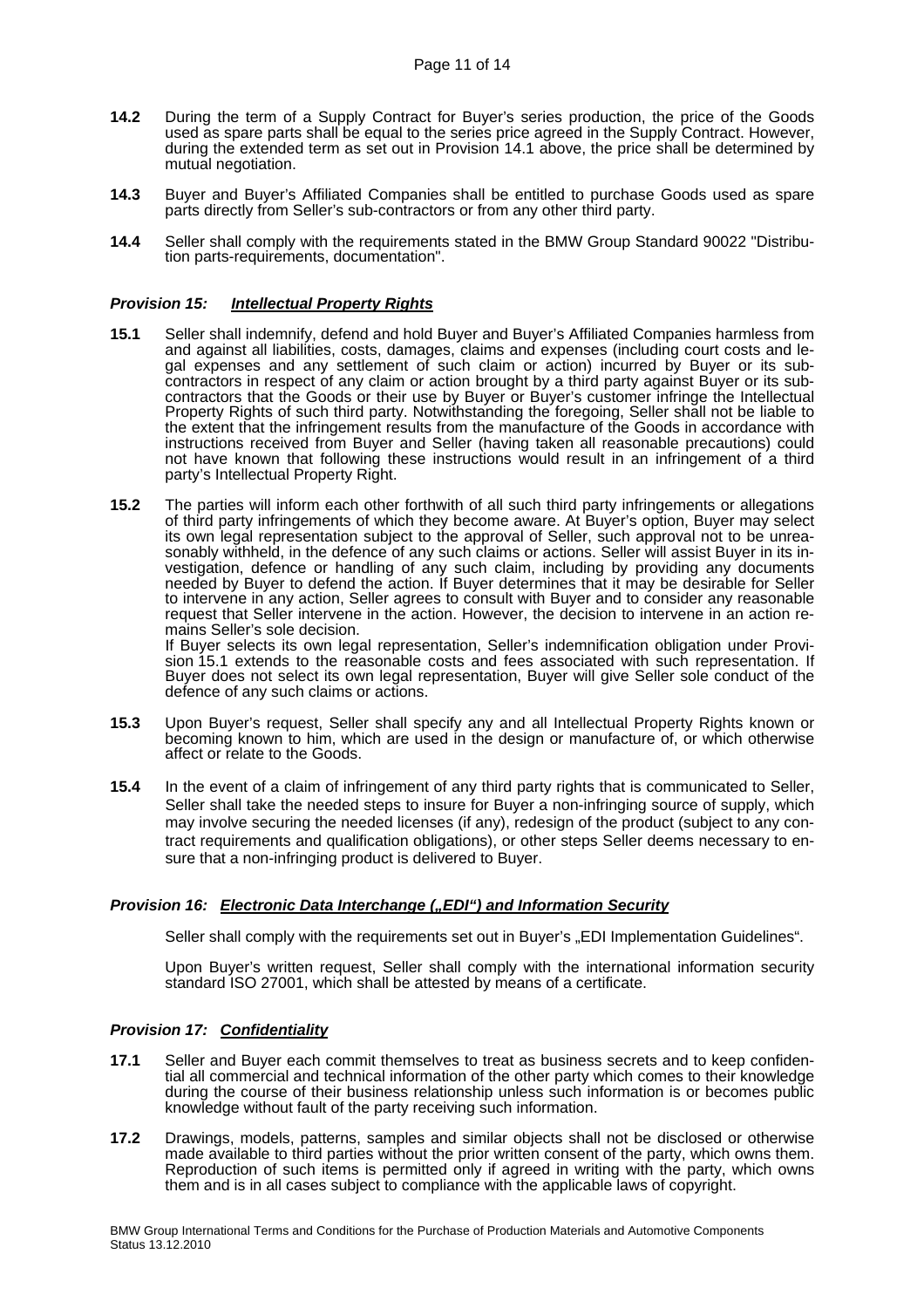- **17.3** Seller shall include obligations equivalent to Provision 17.1 and 17.2 in all contracts with subcontractors and will ensure that all sub-contractors are contractually obliged to comply with the same.
- **17.4** The terms of this Provision 17 shall survive the expiration or termination of any Supply Contract.

## **Provision 18: Insurance**

**18.1** Seller shall procure and maintain at its sole expense insurances with reputable and financially responsible insurance companies, which adequately cover Seller's liability against Buyer and third parties. Buyer is entitled to require certain insurance coverages and amounts to be taken out by Seller.

Seller shall provide to Buyer certificates or memoranda of such insurances and renewals thereof signed by the issuing company or agent or other information respecting such insurance at any time promptly upon Buyer's request.

- **18.2** Buyer's examination of, or failure to request or demand any evidence of insurance hereunder, shall not constitute a waiver of any requirement of this Provision 18 and the existence of any insurance shall not limit Seller's obligation under any Provision hereof.
- **18.3** Save to the extent to which Seller is not obliged to do so pursuant to any applicable Incoterm under Provision 5, Seller will cause any carrier engaged by Seller to insure all shipments of Goods.

### **Provision 19: Environment**

- **19.1** While performing under the Supply Contract Seller shall use the necessary resources (in particular materials, energy and water) efficiently and shall reduce the environmental impact (in particular with respect to waste, wastewater, air pollution and noise) to a minimum. This also applies to the effort and expense of transportation and logistics. For the quantitative assessment of Seller's resource efficiency Seller shall on Buyer's request provide the following information relating to the total annual scope of orders placed by and supplied to Buyer and its Affiliated Companies during its manufacturing phase:
	- Total energy consumption in MWh:
	- $CO<sub>2</sub>$  emissions from energy generated in house and externally in metric tons;
	- Total water consumption in  $\mathbf{m}^3$ ;
	- Process wastewater in  $m^3$ ;
	- Waste for disposal in metric tons;
	- Waste for recycling in metric tons;
	- VOC emissions (volatile organic compound) in metric tons.
- **19.2** In addition, Seller shall provide on Buyer's request data for a life cycle assessment relating to Goods or parts thereof (including data with regard to the material input) according to the data collection format for life cycle assessment of the German Association of the Automotive Industry (Verband der Automobilindustrie - VDA).
- **19.3** Seller shall establish and maintain a certified environmental management system in accordance with the requirements of ISO 14001 or an acknowledged and certified environmental management system derived from ISO 14001 no later than two years following Purchase Order placement.
- **19.4** Seller shall comply with the requirements of the BMW Group Standard 93024 "Recycling of motor vehicles-Recycling-optimized vehicle design". On Buyer's request a recycling concept has to be provided.
- **19.5** Goods made of polymer materials or metals or Goods with metal coatings shall bear identification markings in accordance with the relevant standards (VDA Material Data Sheet 260 "Vehicle components - Marking of material" and/or BMW Group Standards 91001 "Marking of parts with trademark and part identification data" and 91003 "Marking of parts - Marking of materials").
- **19.6** Polymer materials contained in Goods shall comply with the BMW requirements for Goods derived from the respective statutory targets or standards for hydrocarbon emissions of vehi-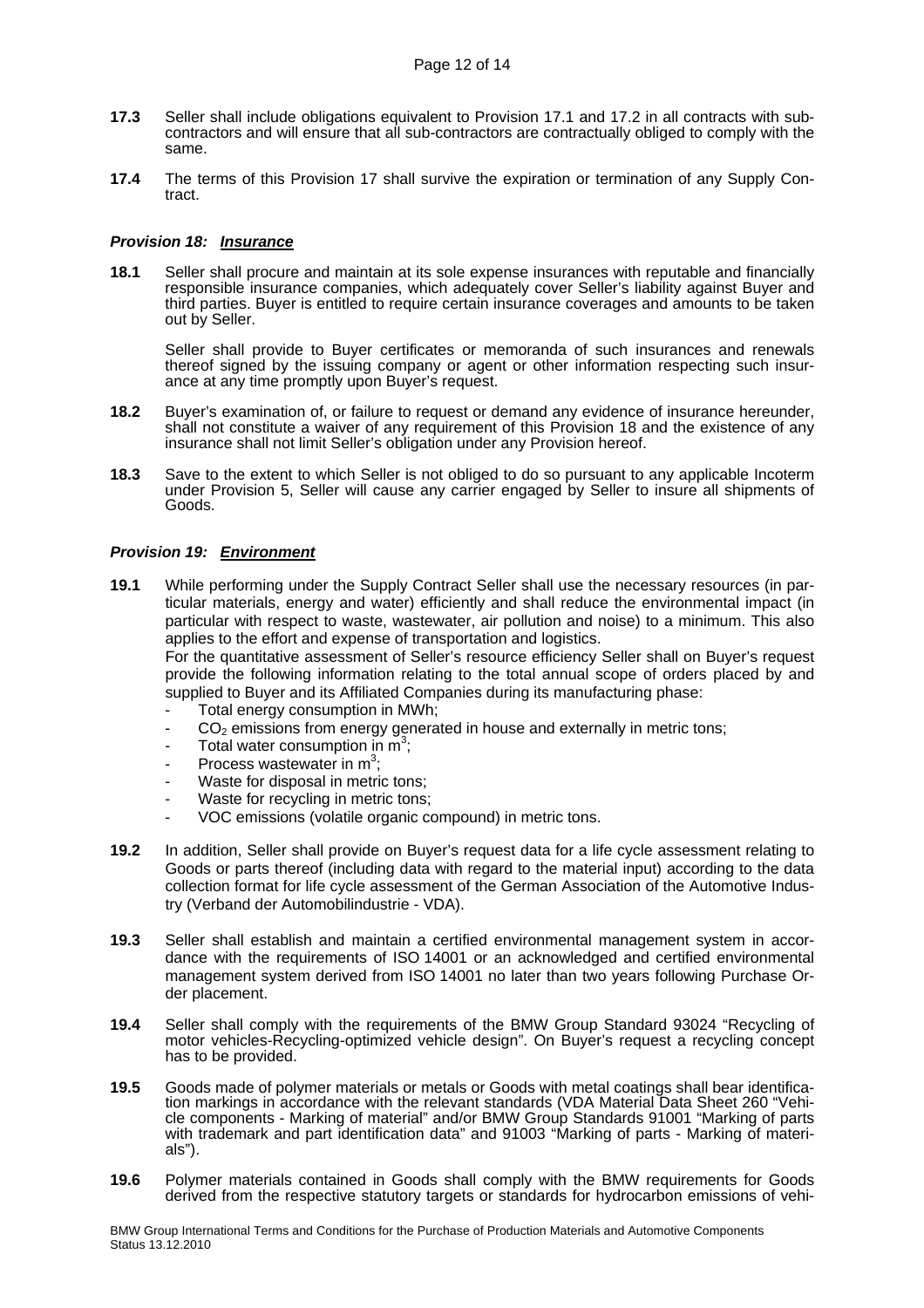cles throughout the entire life cycle of the Goods. The production processes for Goods shall be adapted to comply with such BMW requirements. Seller shall use only solvent free adhesives in Goods.

**19.7** Seller shall comply with the requirements stated in BMW Group Standard 93008-1 to 4 "Substances of concern" throughout the entire life cycle of the Goods.

Seller is responsible for registration and, where necessary, authorisation or notification of chemical substances contained in Goods in accordance with the statutory requirements that apply to the market concerned (e.g. REACh, EU). In the event of a chemical substance being imported, Seller assumes responsibility for all obligations such as named above and all associated expenditure.

The declaration of constituent substances/materials in the material data sheet for the respective Goods in the International Material-Data-System IMDS (http://www.mdsystem.com) – for e.g. series development, type approval and initial sampling inspection – as defined in BMW Group Standard 93008-1 "Substances of concern-Prohibited and declarable substances in materials and components" constitutes an integral element of the scope of delivery and has to be met by Seller.

In the event that Goods are chemical substances, preparations or materials, Seller shall provide Buyer with "Safety Data Sheets" for these Goods.

**19.8** Seller shall ensure that all and any of its sub-contractors are contractually bound to comply with the terms of this Provision 19.

## **Provision 20: Social Responsibility**

For Buyer it is of paramount importance that corporate activities take account of the social responsibility to employees and society as a whole. This applies both to Buyer itself and to its suppliers. Buyer's and Seller's aim shall be to comply with the Directives of the UN Initiative Global Compact (Davos, 01/99) and the principles and rights set approved by the International Labour Organisation (ILO) in its "Declaration on fundamental principles and rights at work" (Geneva 06/98). The following principles are of particular importance:

- Preservation of human dignity and human rights, ban on child and forced labour;
- Implementation of equal opportunities and family-friendly policies;
- No discrimination on the basis of religion, origin, nationality, age, handicap, marital status, sexual orientation, political affiliation, membership of a trade union or the like, gender and veteran status;
- The protection of indigenous rights;
- Ban on bribery and blackmail;
- Maintenance of adequate social working conditions;
- Protection from individual arbitrary personnel measures;
- Provision of conditions that enable employees to enjoy a reasonable standard of living;
- Positive and negative freedom of association;
- Maintenance of employability by basic and advanced training;
- Provision of information to personnel on the objectives, economic situation and current topics that affect the company and the personnel;
- Responsible action by all personnel in relation to the environment;
- Compliance with industrial health and safety standards;
- Compliance with current laws and regulations.

Seller's aim shall be that all and any of its sub-contractors are contractually bound to comply with the terms of this Provision 20.

#### **Provision 21: General/Miscellaneous**

**21.1** No amendment, modification, termination or waiver of any provision of these Terms and Conditions or of any Supply Contract, and no consent to any departure by either party therefrom, shall under any circumstances be effective unless the same shall be in writing and signed by both parties, and then such waiver or consent shall be effective only in the specific instance and for the specific purpose for which given. No notice to or demand on Seller in any event, case or occurrence, shall of itself entitle Seller to any other or further notice or demand in any similar or other circumstances.

BMW Group International Terms and Conditions for the Purchase of Production Materials and Automotive Components Status 13.12.2010